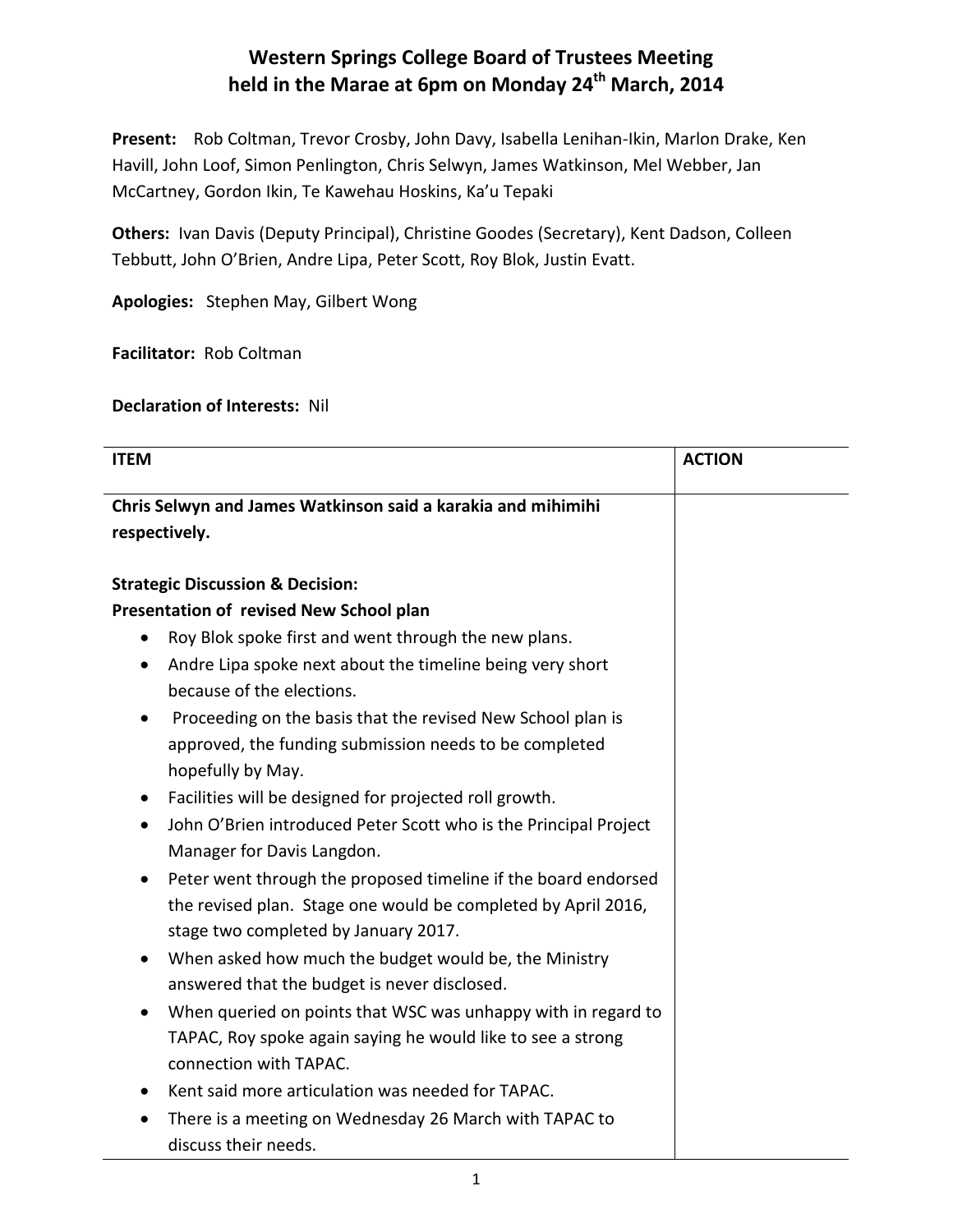| The Ministry was now seeking an endorsement from the board of<br>their latest plan.                                                                                                                                                                      |           |
|----------------------------------------------------------------------------------------------------------------------------------------------------------------------------------------------------------------------------------------------------------|-----------|
| Jan said we need to take the plan to the stakeholders for<br>٠                                                                                                                                                                                           |           |
| consultation.                                                                                                                                                                                                                                            |           |
| Simon thanked the visitors for attending the meeting.                                                                                                                                                                                                    |           |
| 8.00pm: Break                                                                                                                                                                                                                                            |           |
| Discussion continued in regard to the New School plan.<br>$\bullet$                                                                                                                                                                                      |           |
| Jan spoke about consultation with the stakeholders being of the<br>٠                                                                                                                                                                                     |           |
| utmost importance.                                                                                                                                                                                                                                       |           |
| Discussed continued.                                                                                                                                                                                                                                     |           |
| <b>Declaration of interest:</b>                                                                                                                                                                                                                          |           |
| <b>Resolution</b>                                                                                                                                                                                                                                        |           |
| Trevor put the motion                                                                                                                                                                                                                                    |           |
| "Jan McCartney & Ken Havill have declared their conflict of interest as being<br>TAPAC board members, but the conflict of interest is considered minor and<br>does not prevent them voting on the revised New School plan presented at<br>this meeting." |           |
| Trevor / Rob<br>carried                                                                                                                                                                                                                                  |           |
| Trevor put the revised motion                                                                                                                                                                                                                            |           |
| <b>Resolution</b>                                                                                                                                                                                                                                        |           |
| "That the Board take the revised New School plan to our stakeholders for                                                                                                                                                                                 |           |
| immediate consultation and response."                                                                                                                                                                                                                    |           |
| Gordon / Rob<br>carried                                                                                                                                                                                                                                  |           |
| <b>Strategic Decision:</b>                                                                                                                                                                                                                               |           |
| 2014 WSC Budget                                                                                                                                                                                                                                          |           |
| Rob asked about the process of determining the budget. John, Trevor<br>and Ken all said the process was robust with constant checking along<br>the way.                                                                                                  |           |
| Ken to include in next Principal's Report a narrative of how money is<br>٠                                                                                                                                                                               |           |
| distributed.                                                                                                                                                                                                                                             | Ken to do |
|                                                                                                                                                                                                                                                          |           |
|                                                                                                                                                                                                                                                          |           |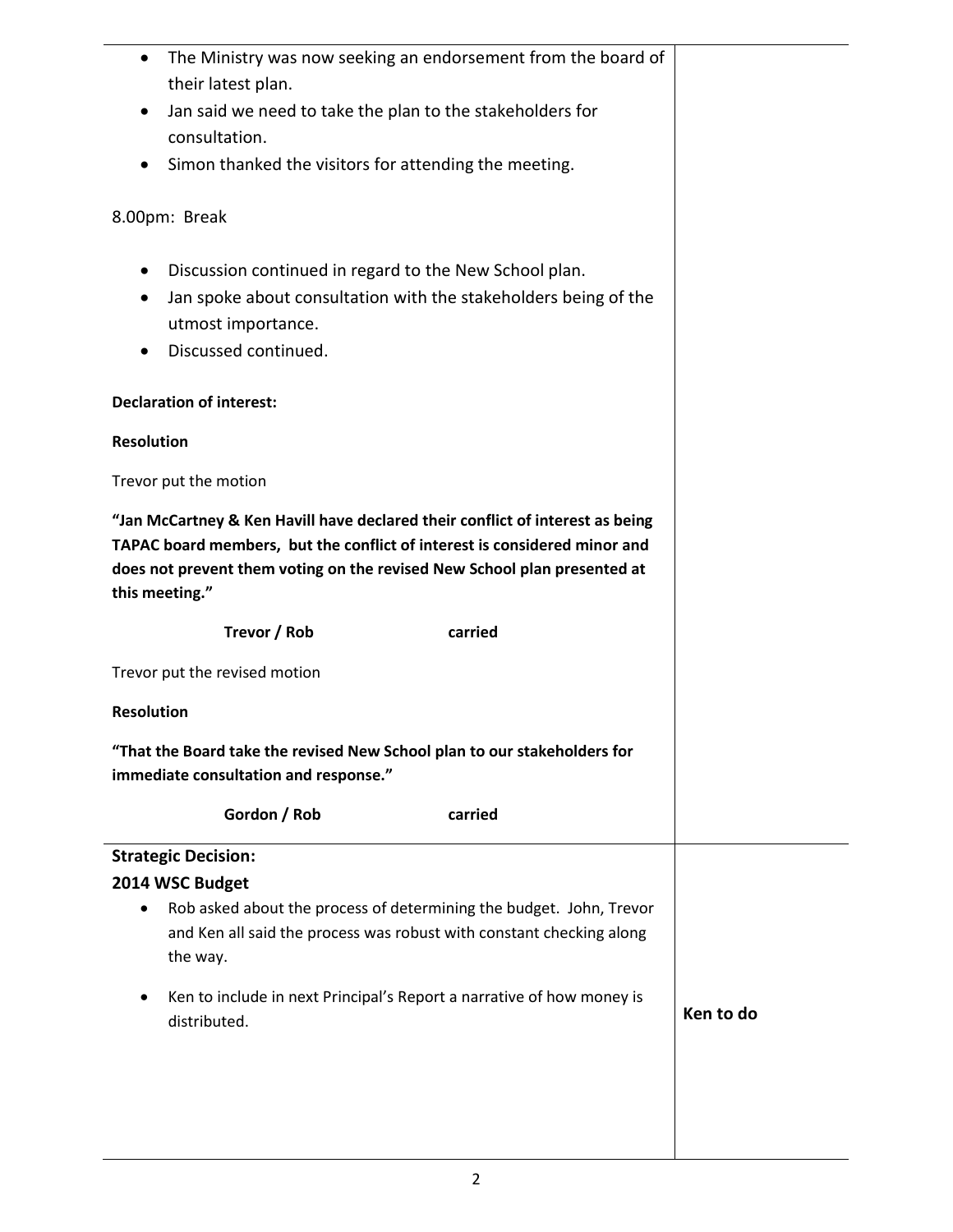| <b>Resolution</b>                                                                                                                                                                         |                 |
|-------------------------------------------------------------------------------------------------------------------------------------------------------------------------------------------|-----------------|
| "That the WSC confirms adoption of the draft budget."                                                                                                                                     |                 |
| John / Trevor<br>carried                                                                                                                                                                  |                 |
| Trevor put the motion                                                                                                                                                                     |                 |
| "That the Finance committee has received on behalf of the BOT the 2013<br>draft annual accounts and these will be sent to the auditors and will also be<br>circulated to the full board." | Christine to do |
| John / Trevor<br>carried                                                                                                                                                                  |                 |
| <b>Strategic Decision:</b>                                                                                                                                                                |                 |
| <b>Policy Development</b>                                                                                                                                                                 |                 |
| Ken talked to the tabled Change Management Policy.<br>$\bullet$                                                                                                                           |                 |
| Jan thought more discussion was needed to improve this policy.                                                                                                                            |                 |
| The Change Management Policy is to be referred back to the<br>٠                                                                                                                           |                 |
| Policy Committee.                                                                                                                                                                         |                 |
| Jan to communicate her thoughts to Simon.<br>٠                                                                                                                                            | Jan to do       |
| <b>Monitoring:</b>                                                                                                                                                                        |                 |
| <b>Discipline</b>                                                                                                                                                                         |                 |
| Ivan gave a very short oral report.                                                                                                                                                       |                 |
| <b>Identifying Agenda Items for next meeting:</b>                                                                                                                                         |                 |
| Health and Safety (standing item)<br>٠                                                                                                                                                    |                 |
| Co-governance (standing item)                                                                                                                                                             |                 |
| Analysis of variance feedback                                                                                                                                                             |                 |
| Scholarships                                                                                                                                                                              |                 |
| Property update on new build                                                                                                                                                              |                 |
| Board Composition - Academic Achievement Committee to be                                                                                                                                  |                 |
| looked at                                                                                                                                                                                 |                 |
| Election - need for a Returning Officer<br>$\bullet$                                                                                                                                      |                 |
| Implementation of Theft Policy<br>٠                                                                                                                                                       |                 |
| Out of Zone enrolments                                                                                                                                                                    |                 |
| <b>Administration:</b>                                                                                                                                                                    |                 |
| <b>Resolution</b>                                                                                                                                                                         |                 |
| "That the board accepts the minutes of the meeting held on $10^{th}$<br>February, 2014."                                                                                                  |                 |
| Jan McCartney / Simon<br>carried                                                                                                                                                          |                 |